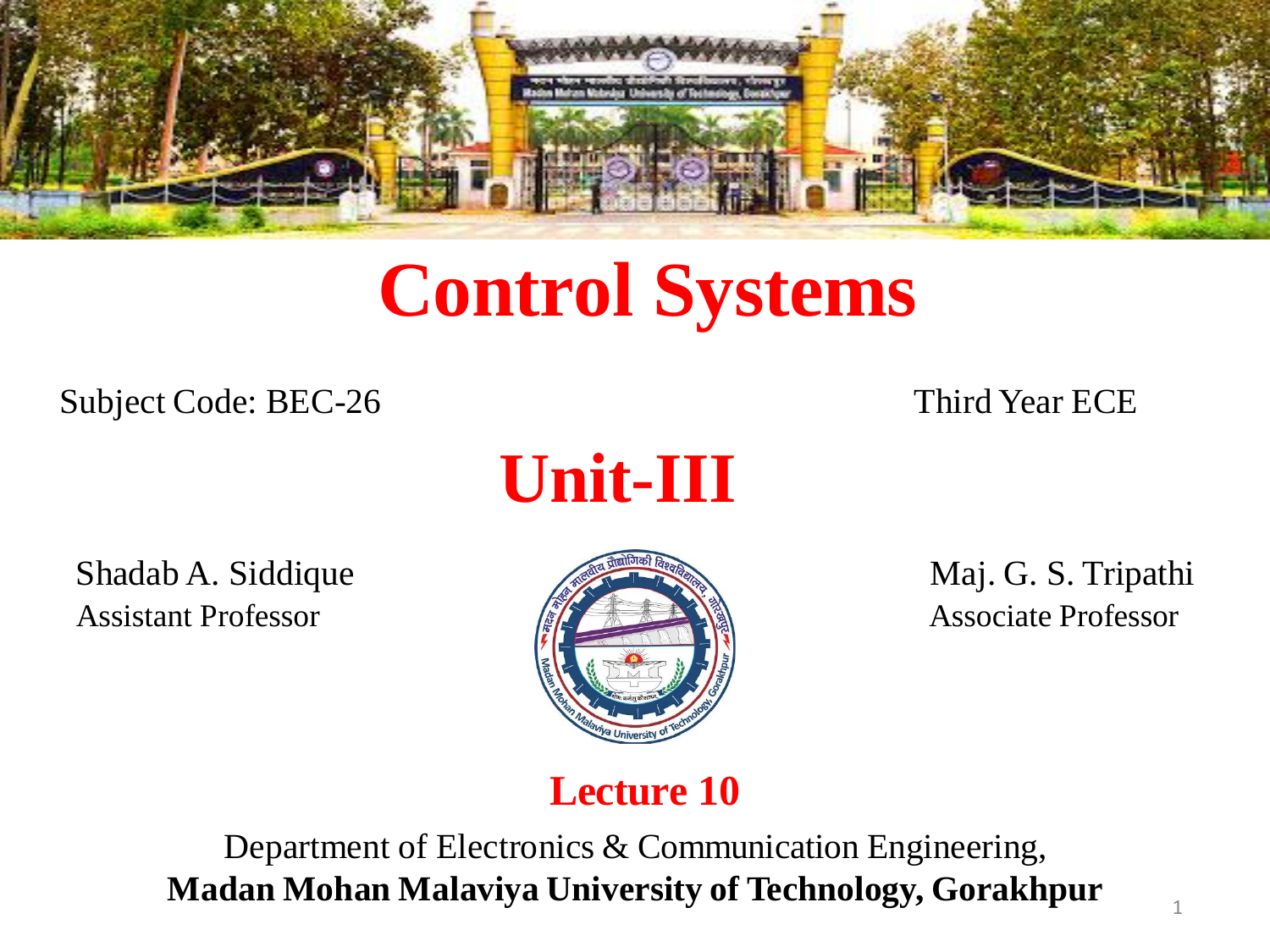# **PI-Controller**



- $\checkmark$  The PI controller combines the behaviour of the I controller and P controller.
- $\checkmark$  This allows the advantages of both controller types to be combined: fast reaction and compensation of remaining system deviation.
- $\checkmark$  For this reason, the PI controller can be used for a large number of controlled systems.
- $\checkmark$  In addition to proportional gain, the PI controller has a further characteristic value that indicates the behaviour of the I component: the reset time (integral- action time).



 $\mathfrak{I}$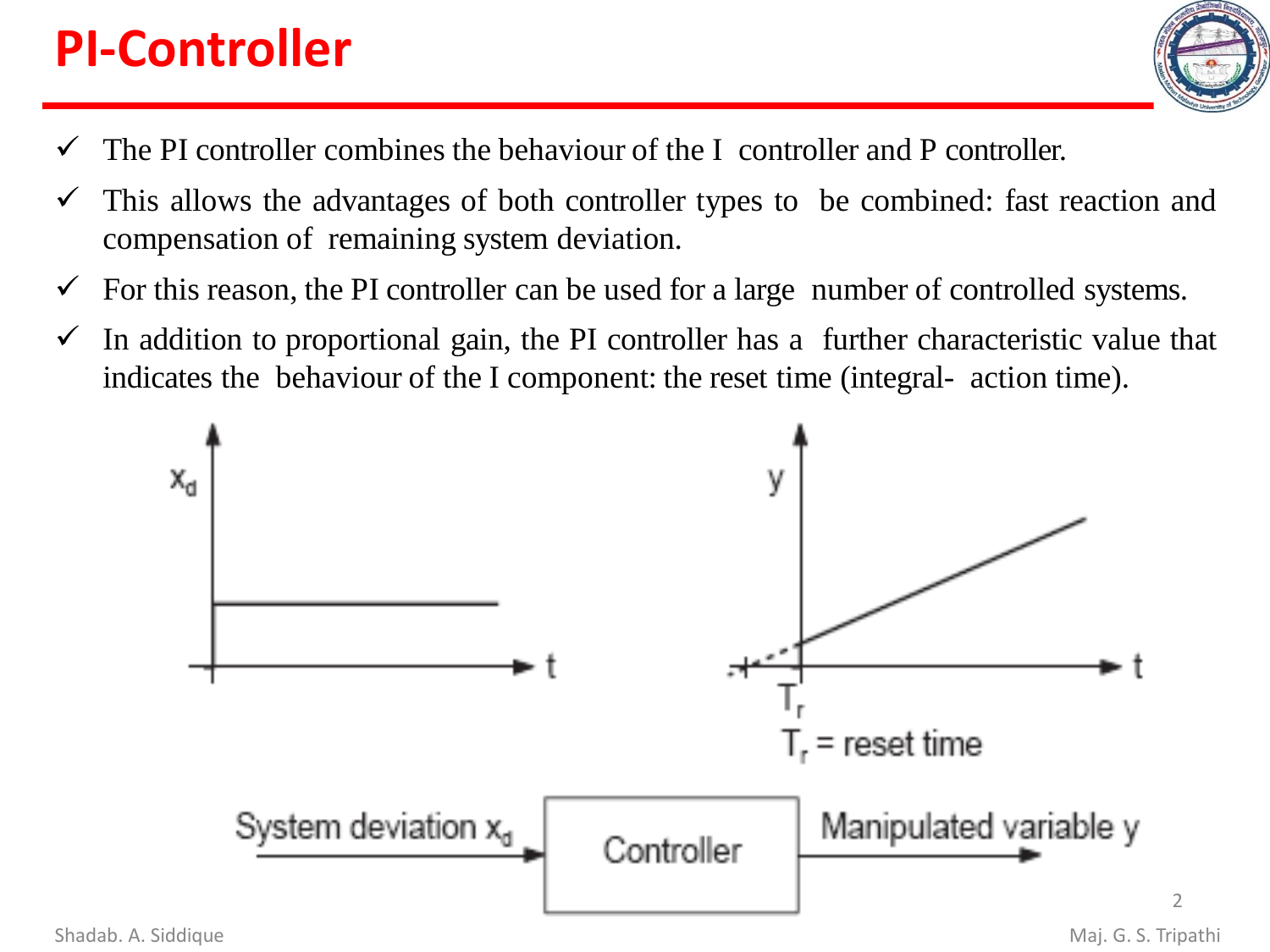#### **PI-Controller**

 $\triangleright$  This control mode results from a combination of the proportional mode and the integral mode. The output can be expressed as:

$$
p(t) = K_p e_p + K_p K_I \int_0^t e_p dt + p_I(0)
$$

 $where, p<sub>I</sub>(O)$ = integral term value at t=0 (initial value)

✓ **Proportional-integral (PI) action showing the reset action of the integral contribution**

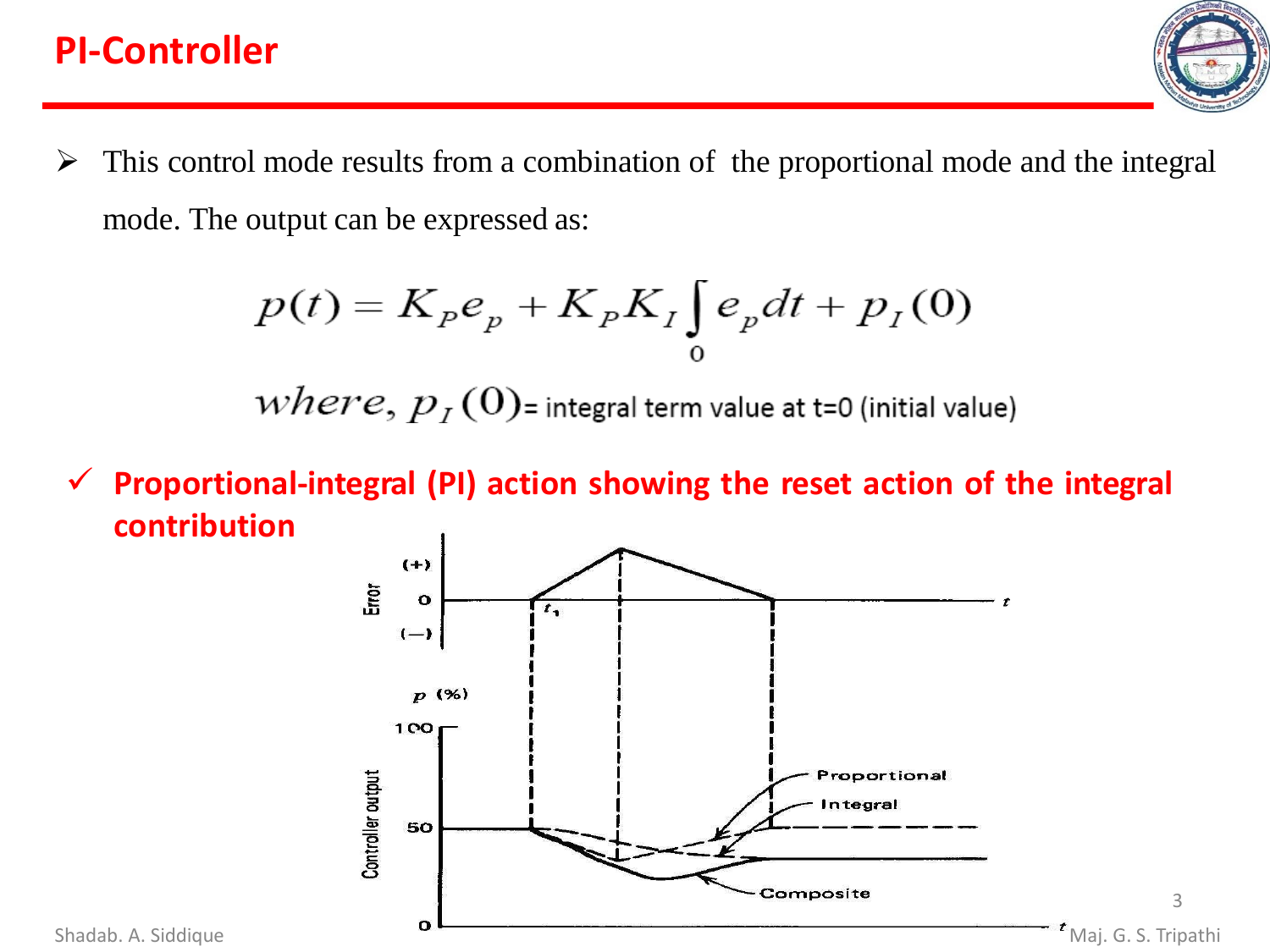- $\checkmark$  When error is zero, the controller output is fixed at PI(0).
- $\checkmark$  If there is an error, the proportional term contributes a correction, and the integral term begins to increase/decrease the accumulated value [ initially, pI (0)], depending on the sign of the error and the direct or reverse action.

# **Electronic PI Controller**



Shadab. A. Siddique **Maj. G. S. Tripathi** 

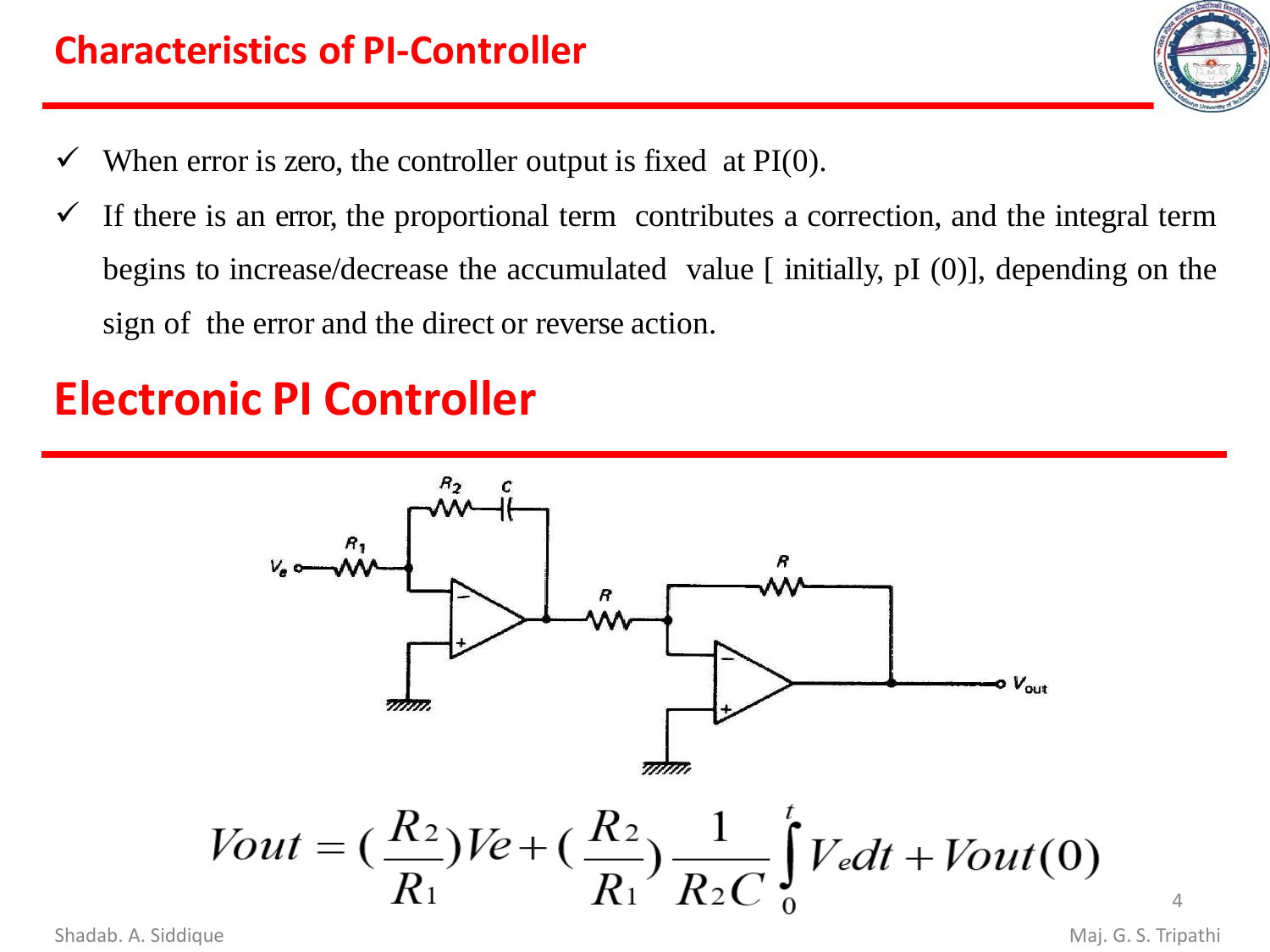

# **Advantages of PI Controller**

- $\checkmark$  It provides better stability to the system.
- $\checkmark$  It provides simplicity and directness.
- $\checkmark$  It fully eliminates the steady state error i.e. offset.
- $\checkmark$  It has good transient response.
- $\checkmark$  It stabilizes the controller gain.

## **Disadvantages of PI Controller**

- $\checkmark$  It takes the longer time to stabilize the controller gain than proportional controller action.
- $\checkmark$  It suffers from only oscillation induced by the integral overshoot.
- $\checkmark$  It requires excessive stabilization, when the process has many energy elements or dead time.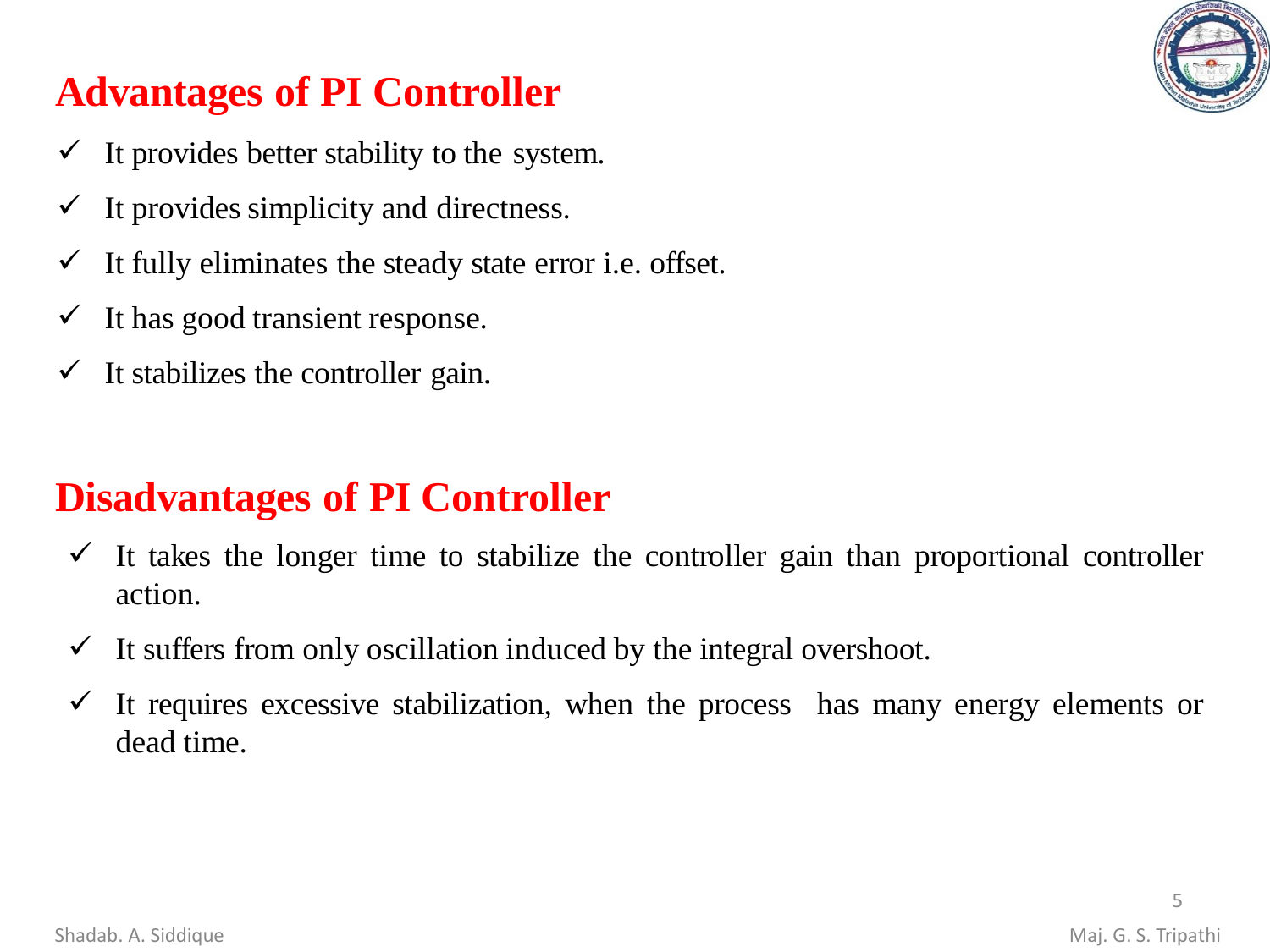# **PD Controller**

 $\checkmark$  This control mode results from a combination of the proportional mode and the derivative mode. The output can be expressed as:

$$
p = K_p e_p + K_p K_p \frac{de_p}{dt} + p_0
$$

- $\checkmark$  The PD controller consists of a combination of proportional action and differential action.
- $\checkmark$  The differential action describes the rate of change of the system deviation.
- $\checkmark$  The greater this rate of change that is the size of the system deviation over a certain period – the greater the differential component.
- $\checkmark$  In addition to the control response of the pure P controller, large system deviations are met with very short but large responses.
- $\checkmark$  This is expressed by the derivative-action time (rate time).

6

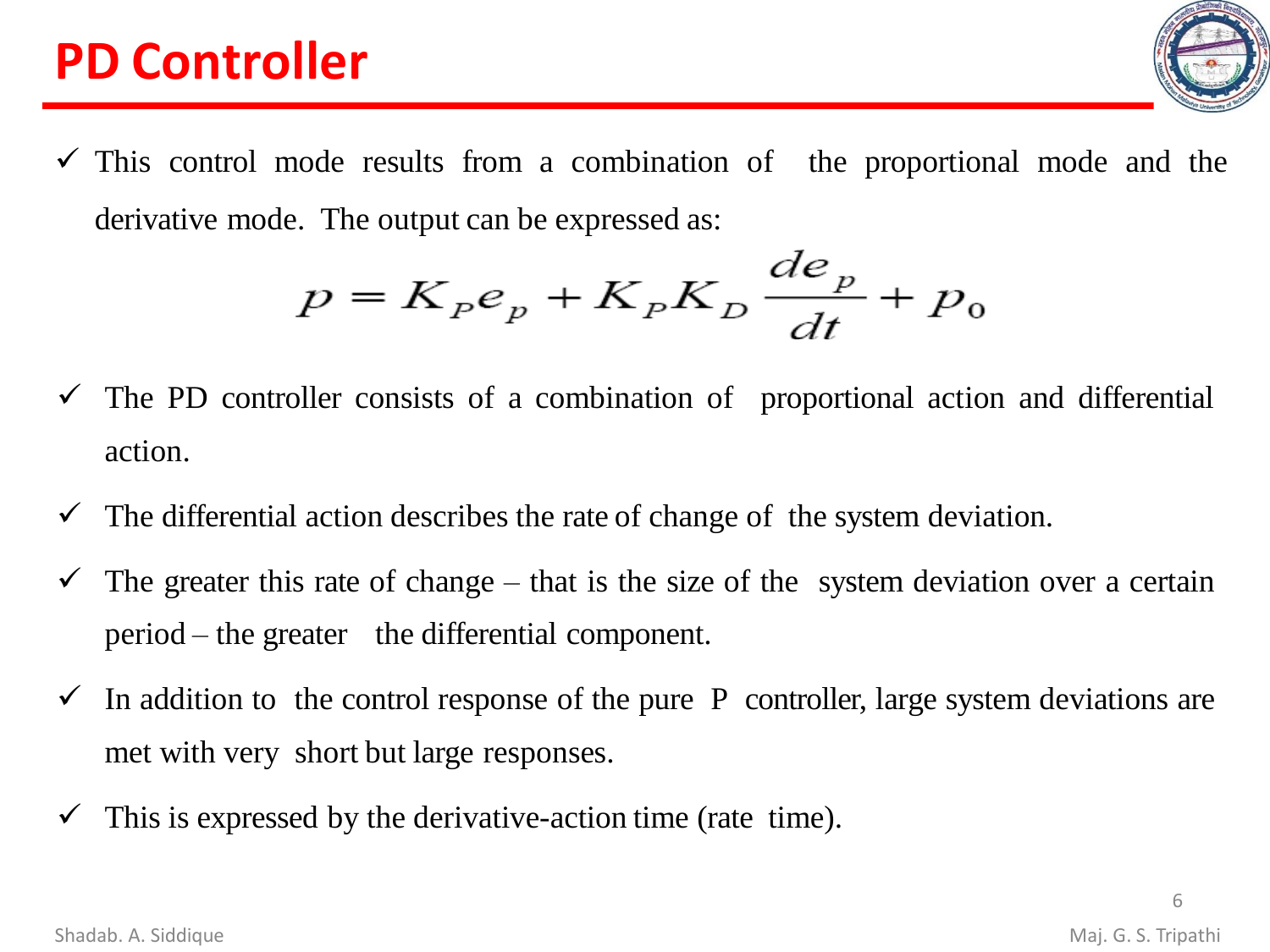**Proportional-derivative (PD) action showing the offset error from the proportional**



#### **Electronic PD Controller**



Shadab. A. Siddique **Maj. G. S. Tripathi** 

**mode**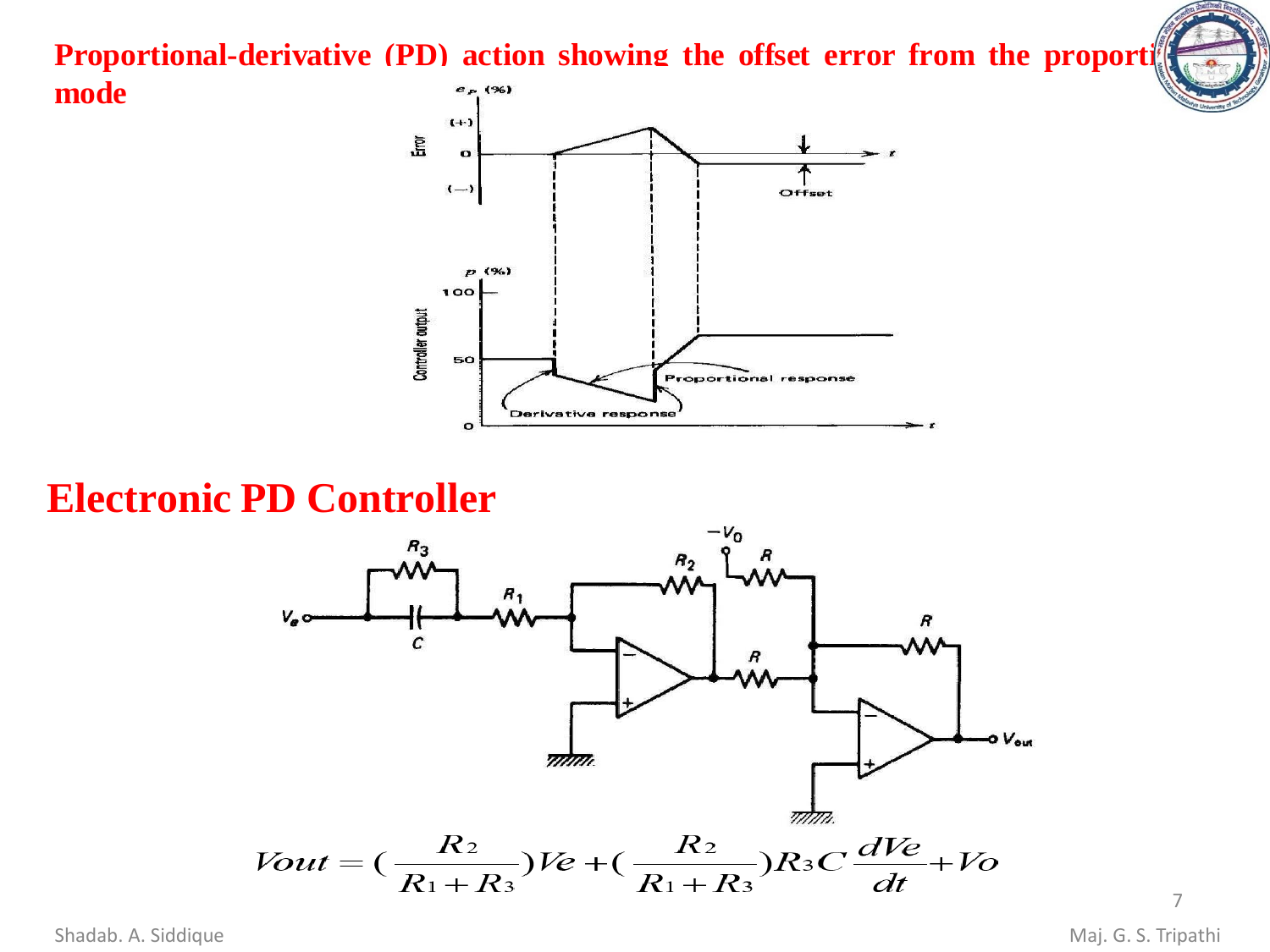### **Advantages of PD Controller**

- $\checkmark$  It allows the rise of narrower proportional band with its lesser offset.
- $\checkmark$  It increases the controller gain during the error change.
- $\checkmark$  It can compensate the rapidly changing error.
- $\checkmark$  It can handle the fast process load change.
- $\checkmark$  It can compensate some of the lag in a process.

#### **Disadvantages of PD Controller**

 $\checkmark$  It cannot eliminate the offset of proportional controller.

8

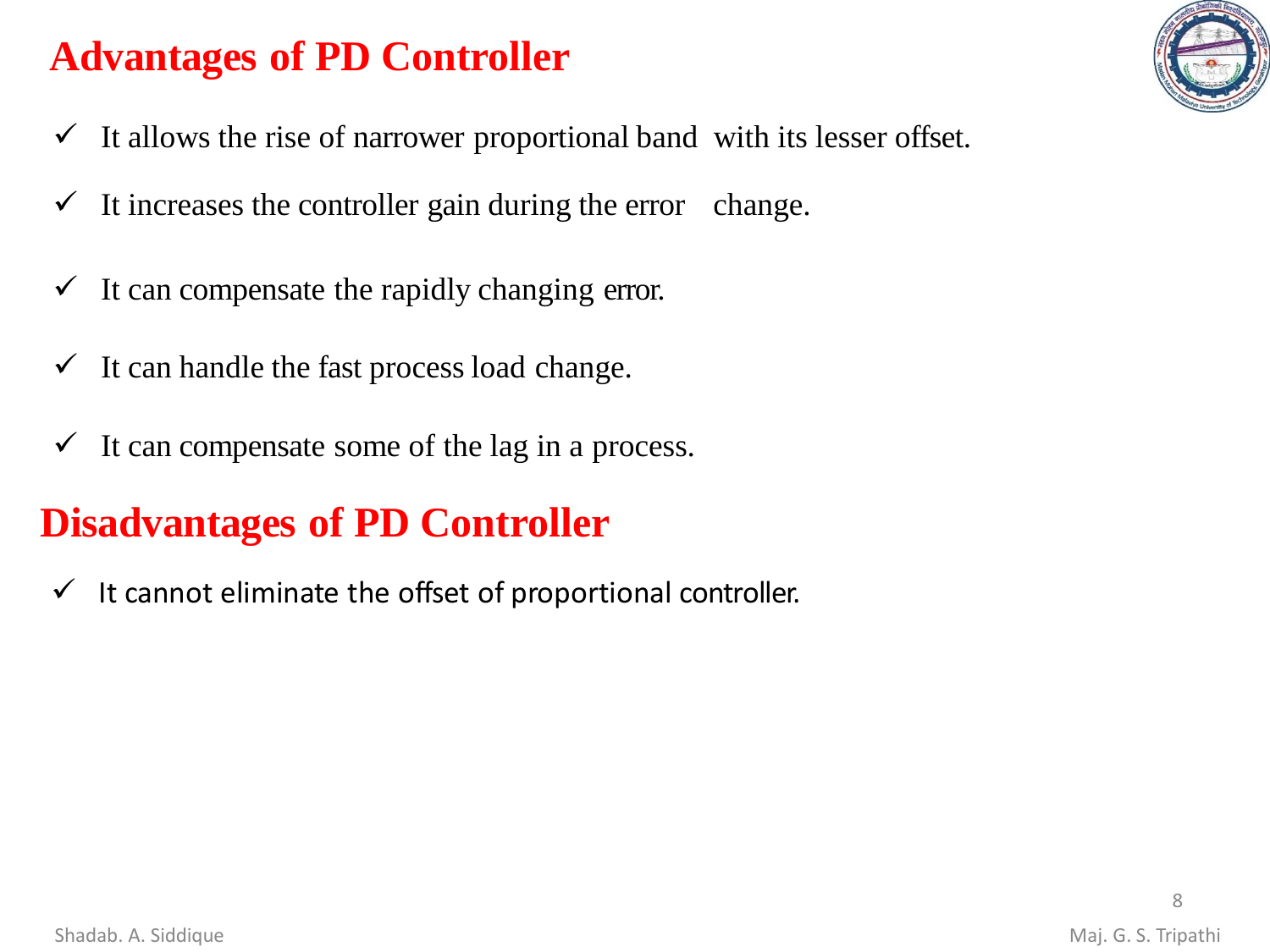# **PID- Controller**

- 
- $\checkmark$  In addition to the properties of the PI controller, the PID controller is complemented by the D component.
- $\checkmark$  This takes the rate of change of the system deviation into account.
- $\checkmark$  If the system deviation is large, the D component ensures a momentary extremely high change in the manipulated variable.
- $\checkmark$  While the influence of the D component falls of immediately, the influence of the I component increases slowly.
- $\checkmark$  If the change in system deviation is slight, the behaviour of the D component is negligible
- $\checkmark$  This behavior has the advantage of faster response and quicker compensation of system deviation in the event of changes or disturbance variables.
- $\checkmark$  The disadvantage is that the control loop is much more prone to oscillation and that setting is therefore more difficult.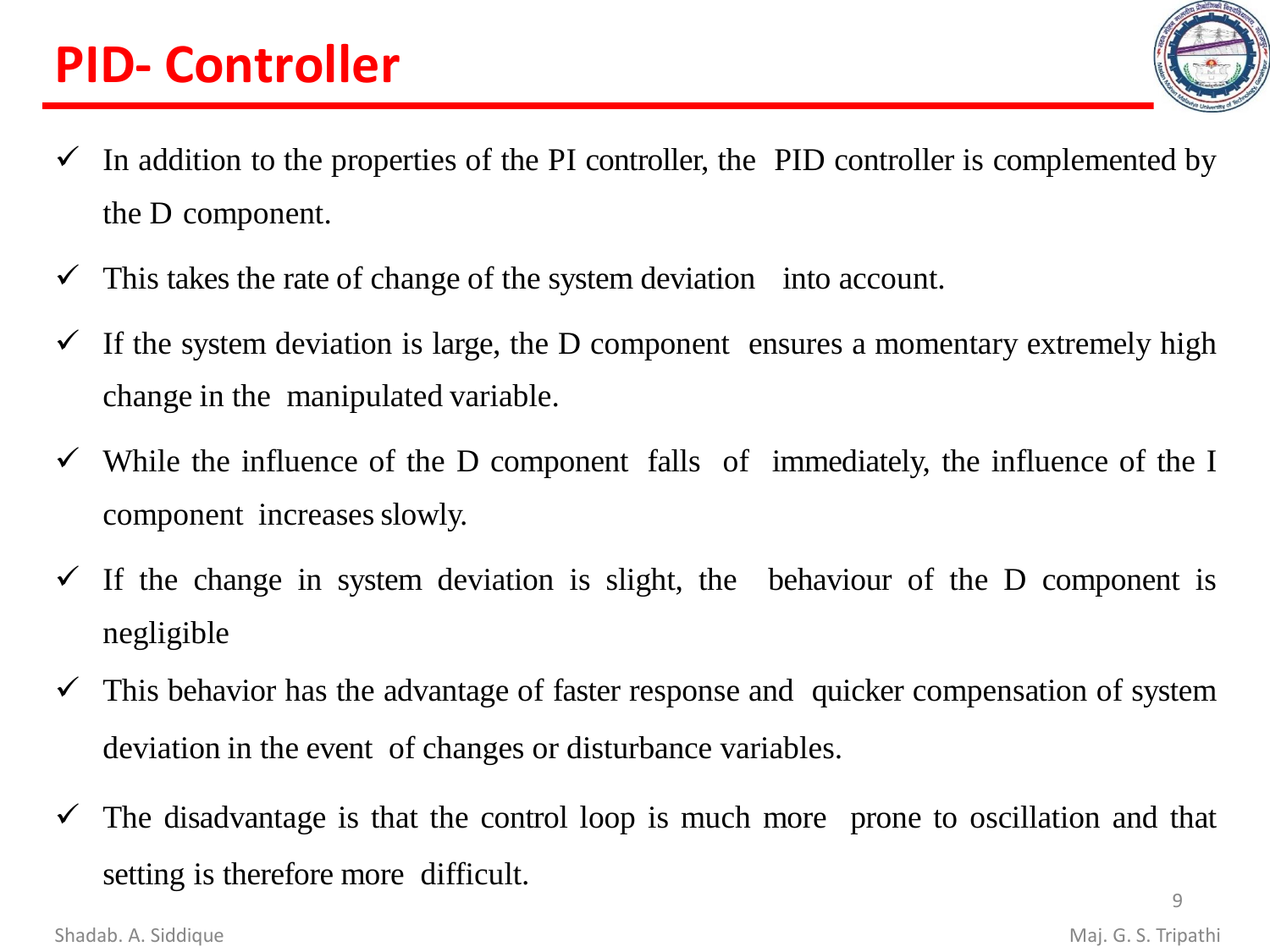#### **PID- Controller**





 $\checkmark$  This is one of the most powerful but complex controller mode operations combines the proportional, integral and derivative modes. The output for this mode can be expressed as:

$$
p = K_p e_p + K_p K_I \int_0^t e_p dt + K_p K_D \frac{de_p}{dt} + p_I(0)
$$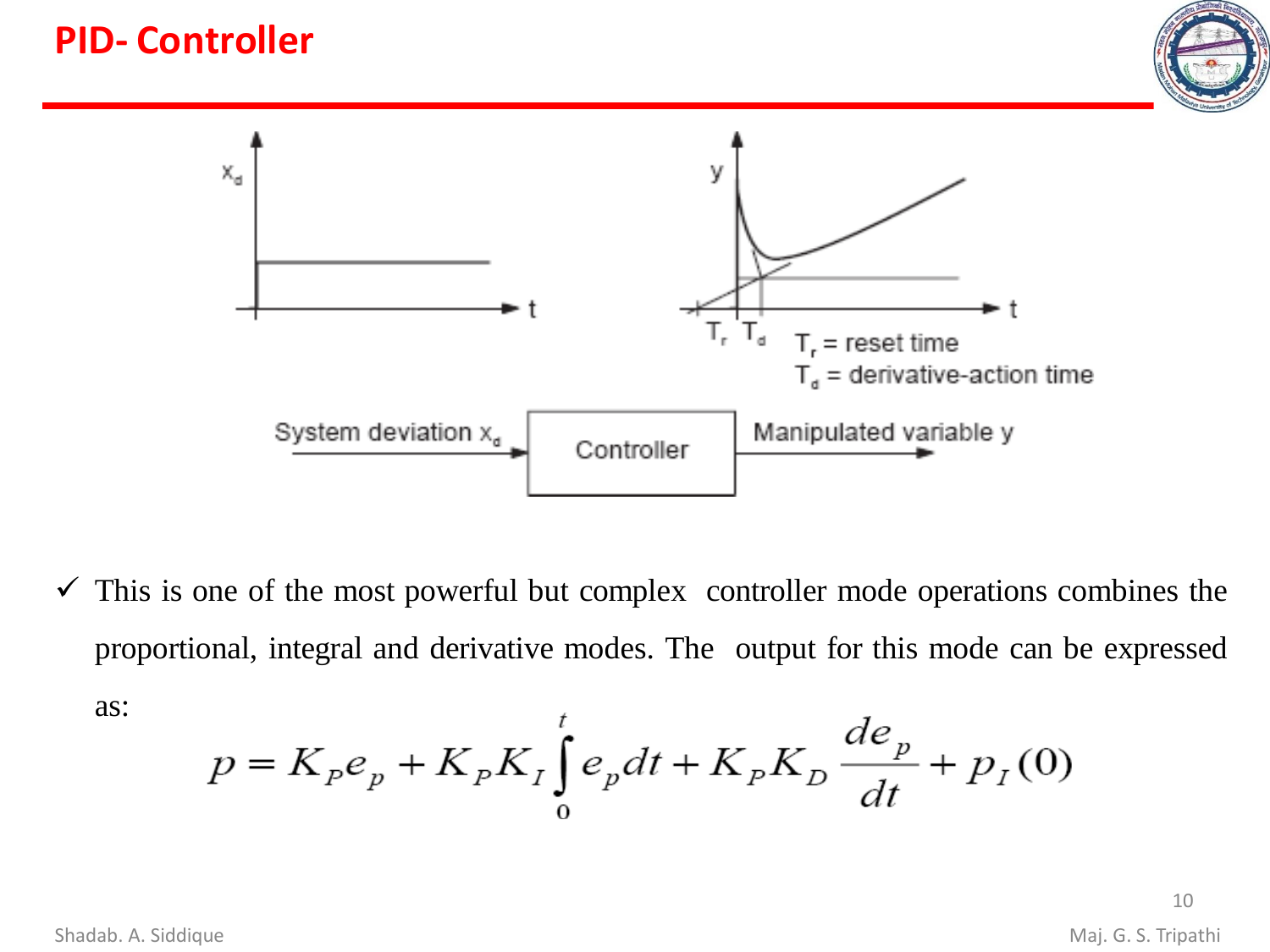The three-mode controller action exhibits proportional, integral, a **derivative action.**

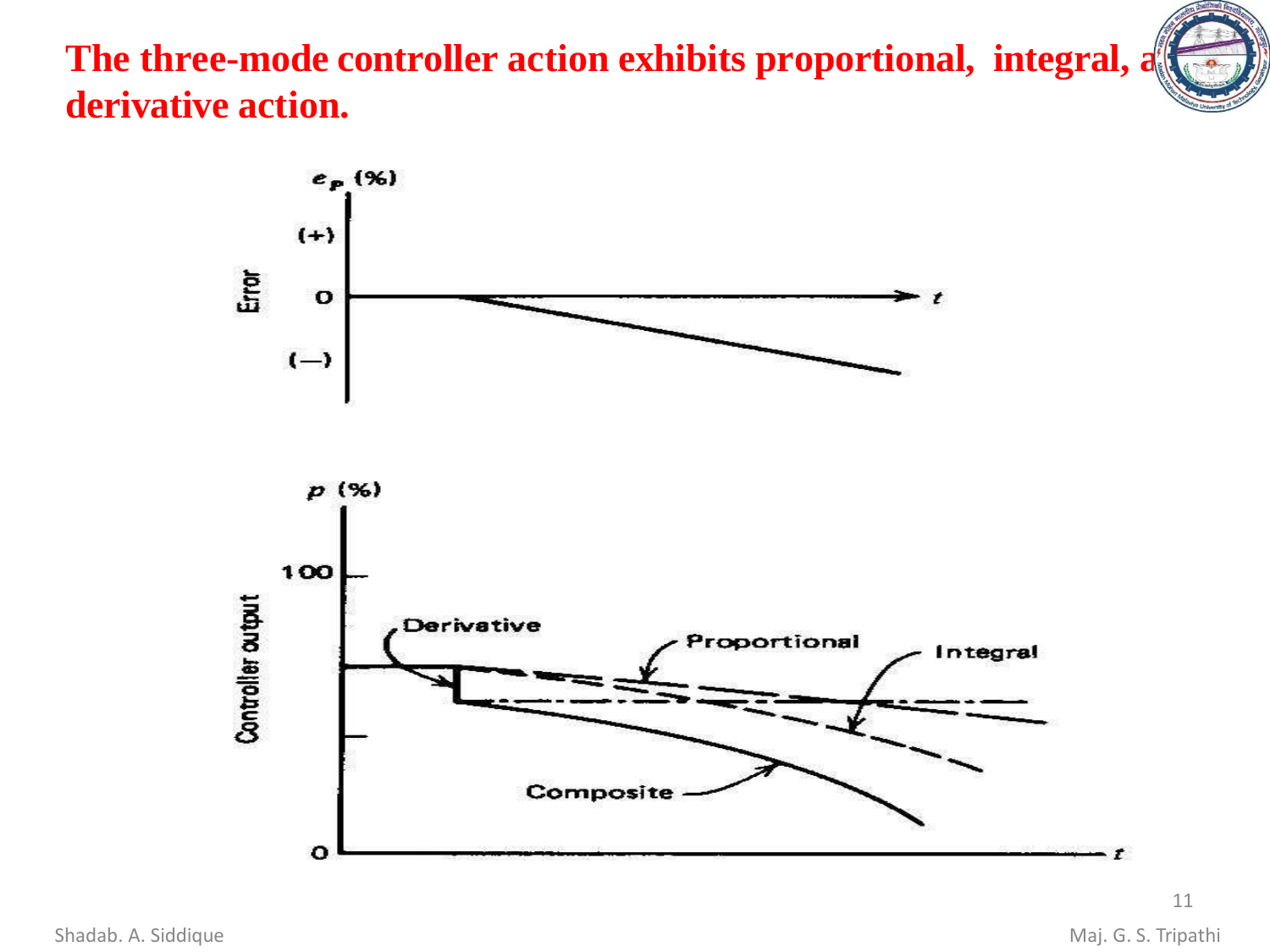

- $\checkmark$  P: Present time. Only considers current position. Not aware of current direction and of error history
- $\checkmark$  I: Past time. Only compiles an error sum of the past. Not aware of current distance of signal from setpoint and of current direction.
- $\checkmark$  D: Future time. Only considers current direction (trend). Now aware of current distance of signal from setpoint and of error history.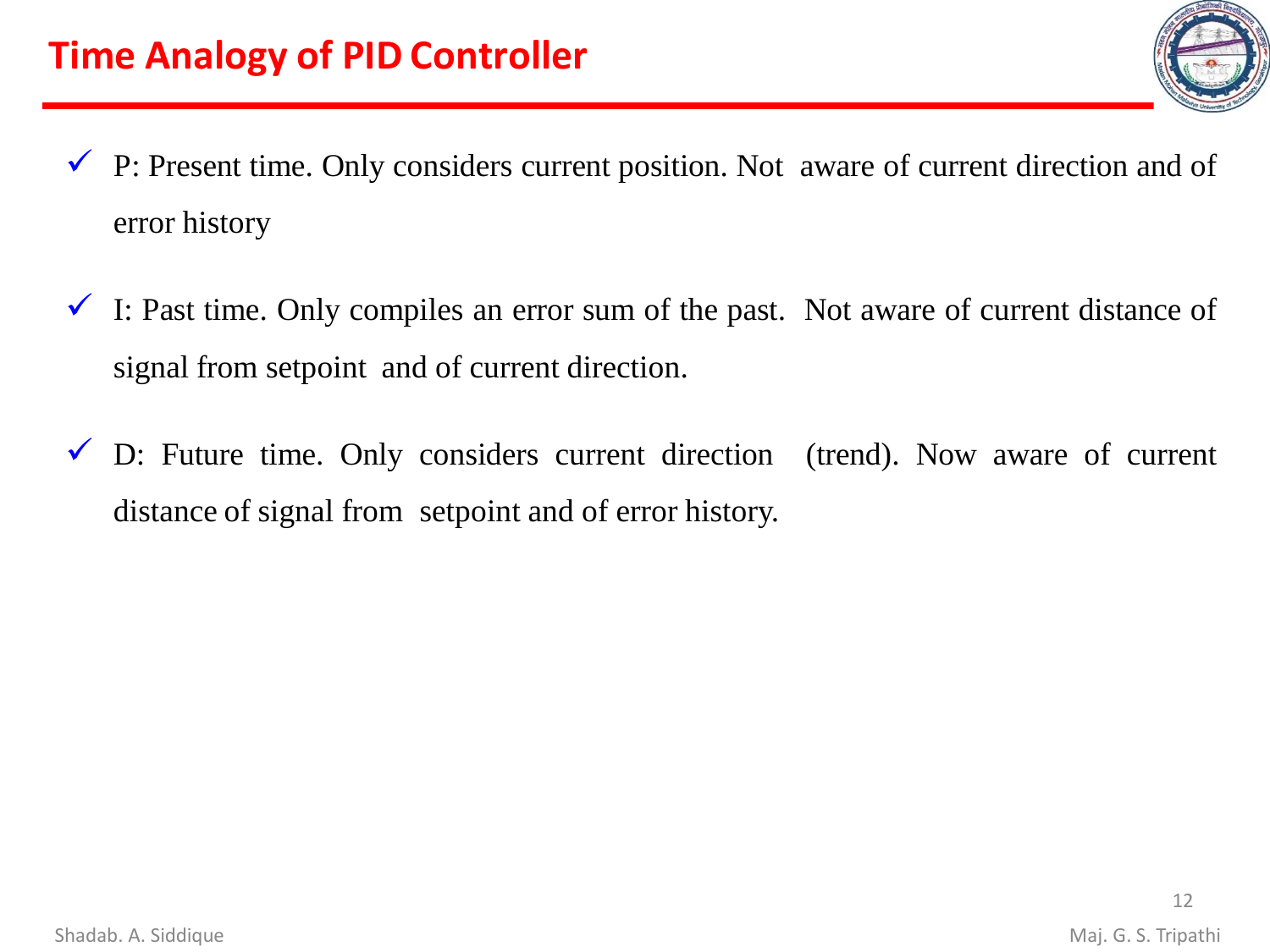#### **PID Response**





13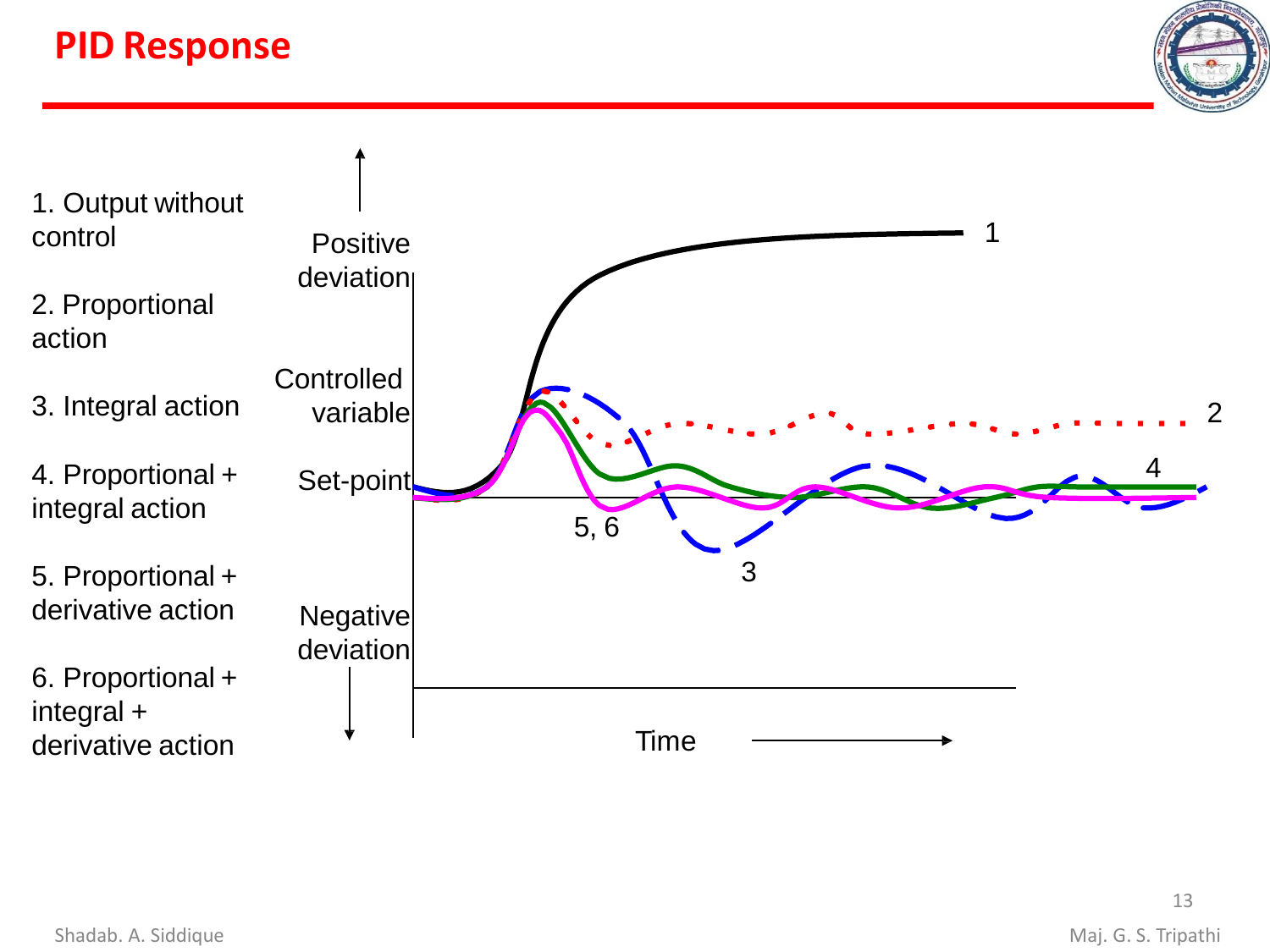#### **Electronic PID Controller**





$$
-Vout = \left(\frac{R_2}{R_1}\right)Ve + \left(\frac{R_2}{R_1}\right)\frac{1}{R_1C_1}\int V_e dt + \left(\frac{R_2}{R_1}\right)R_0C_0\frac{dV_e}{dt} + Vout(0)
$$

14

Shadab. A. Siddique **Maj. G. S. Tripathi**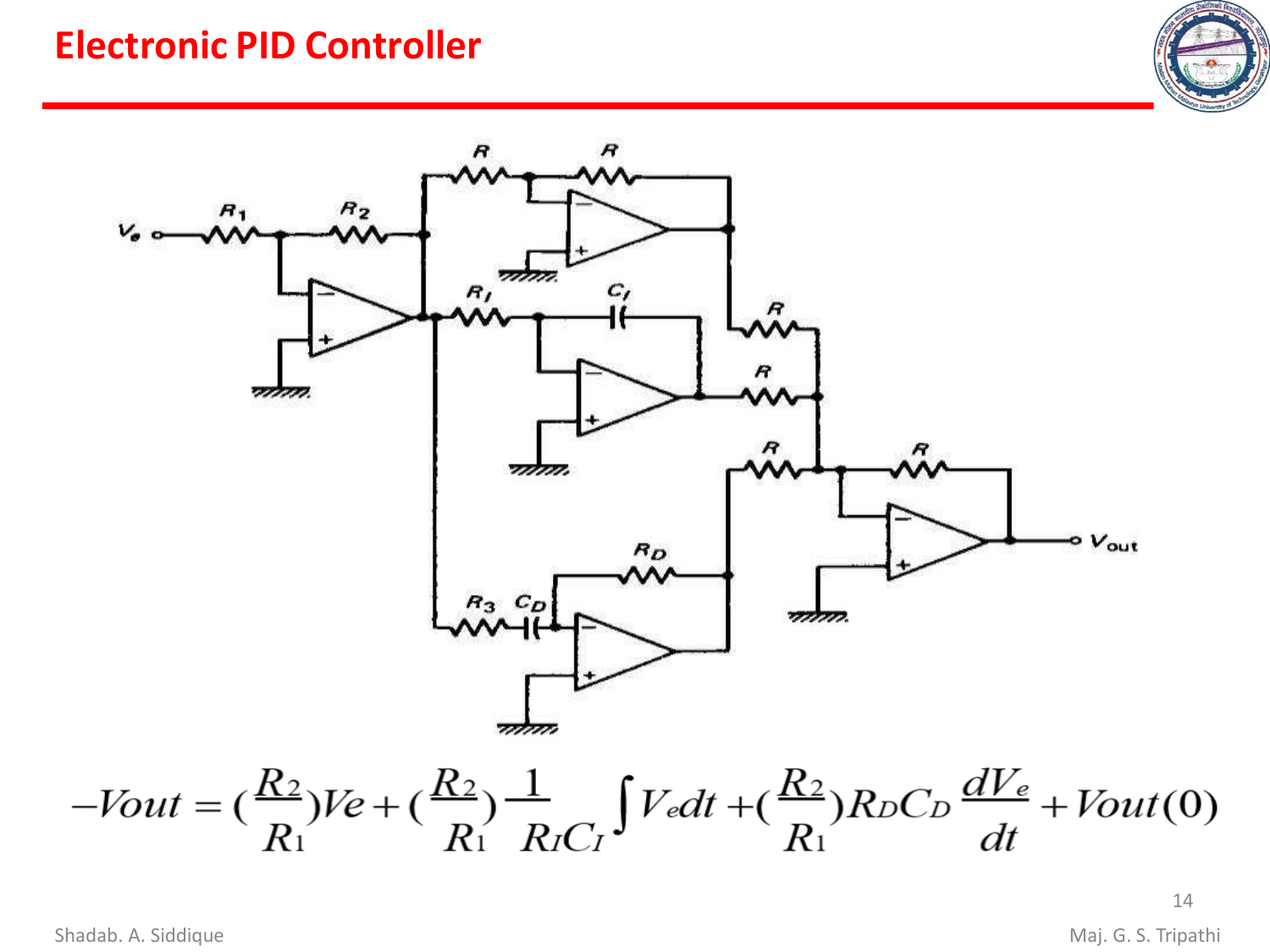## **Advantages of PID Controller**



- $\checkmark$  It reduces the overshoot which often occurs when integral control action is added to proportional control action.
- $\checkmark$  It counteracts the lag characteristics introduced by the integral control action.
- $\checkmark$  It approaches the tendencies towards oscillations.
- $\checkmark$  It senses the rate of movement away from the set point and gives corrective action earlier than only with P or PI

### **Disadvantages of PID Controller**

- $\checkmark$  It is more effective for control process with many energy storage element than P+I control action used alone.
- $\checkmark$  It eliminates the offset i.e. steady state error introduced by proportional control action.

#### $\checkmark$  It stabilizes the gain of the controller